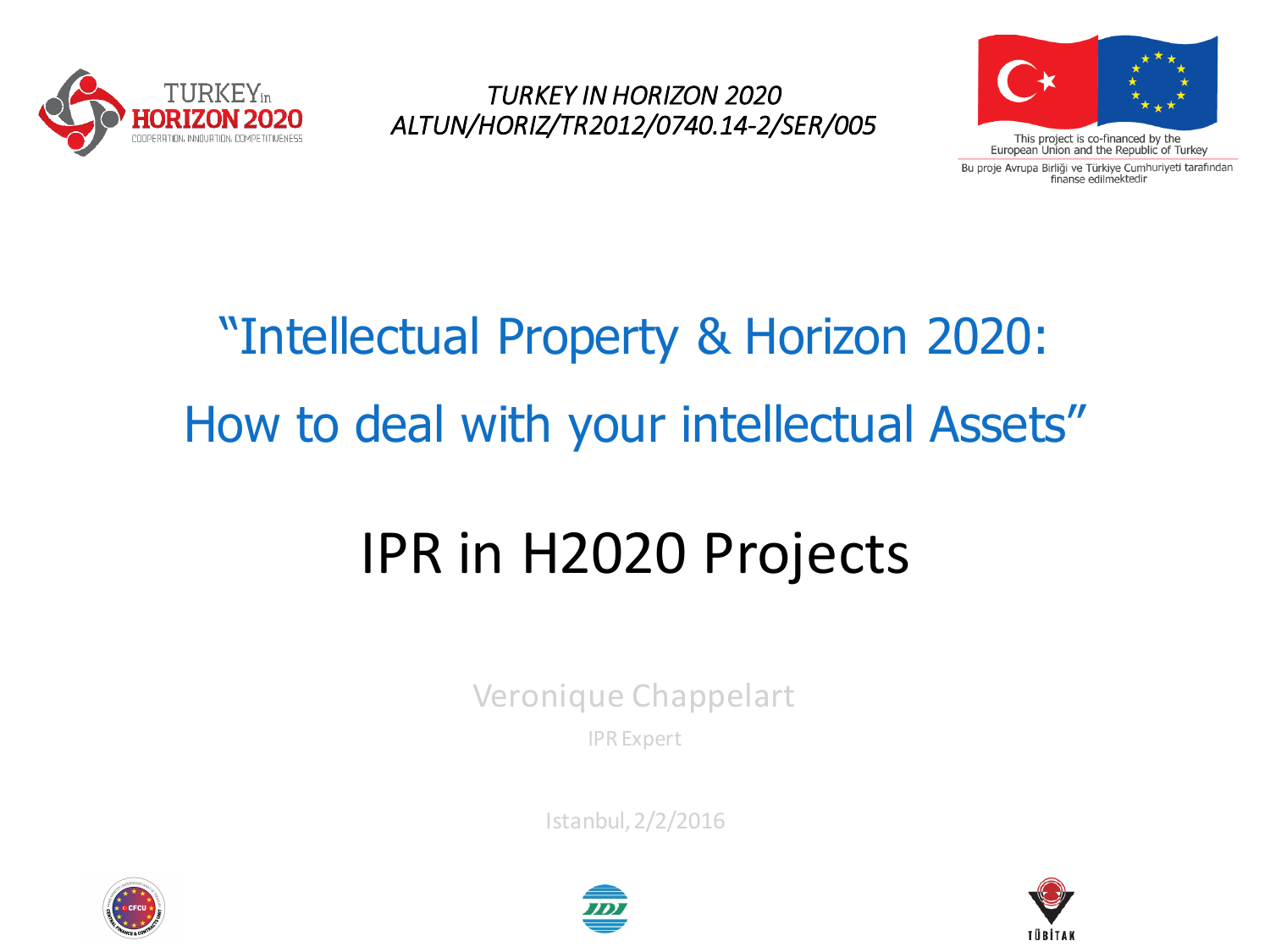#### What is Horizon 2020?

- The largest EU Framework Programme for Research and Innovation with nearly  $\epsilon$ 80 billion of funding available over the next 7 years (2014-2020).
- Financial instrument to implement the Innovation Union
- Stronger focus on innovation and close-to-market activities than the previous Seventh Framework Programme (FP7)
- Merging all research and innovation funding previously provided by three separate programmes
- Places particular emphasis on the participation of SMEs.





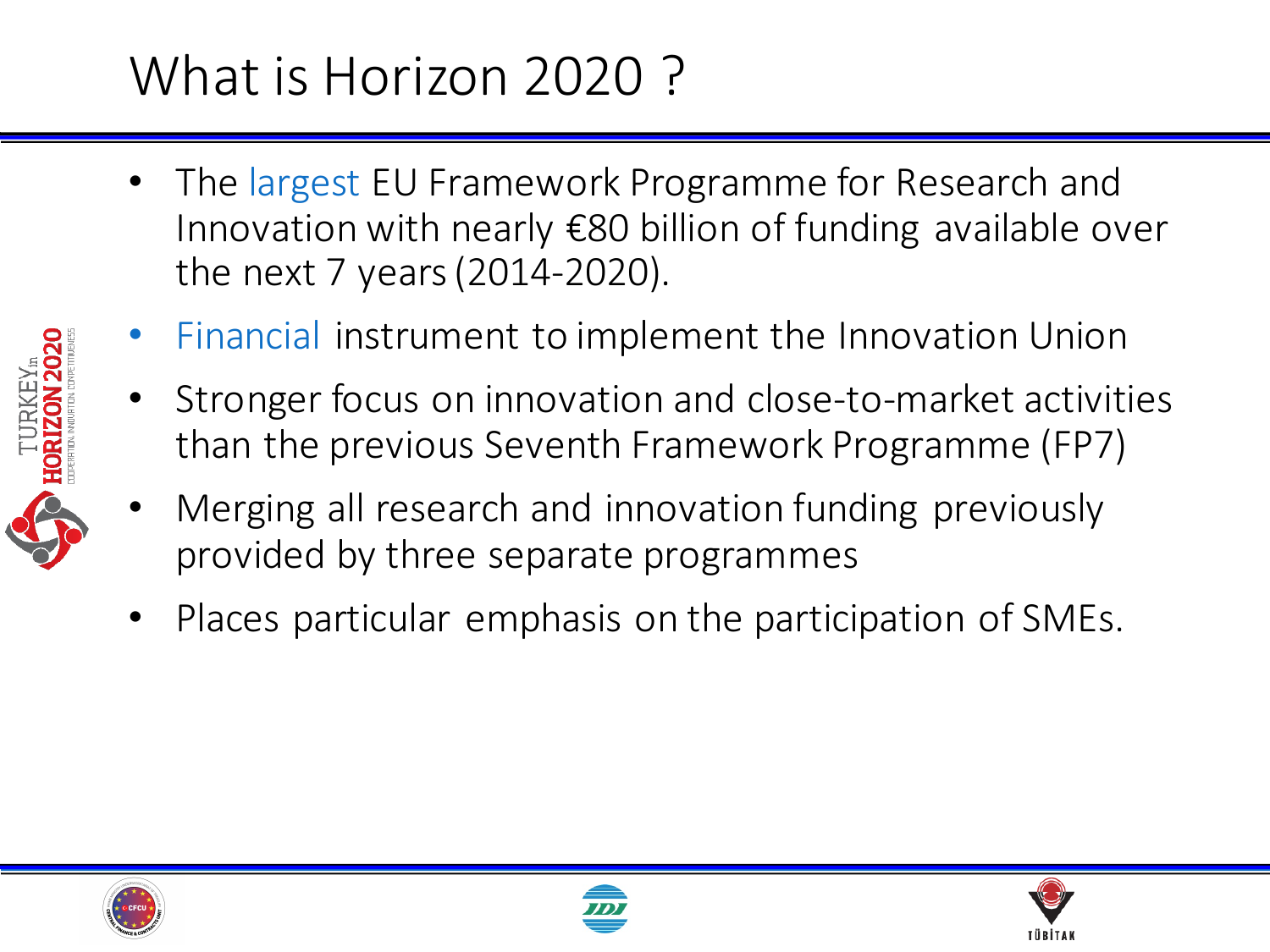#### 3 central pillars:

■ Scientific Excellence – funding the best science through competition



- ◆ *Industrial Leadership* support for innovative SMEs, and the development of enabling and industrial technologies
- ü *Societal Challenges*  support for research in health, climate, food, security, transport and energy





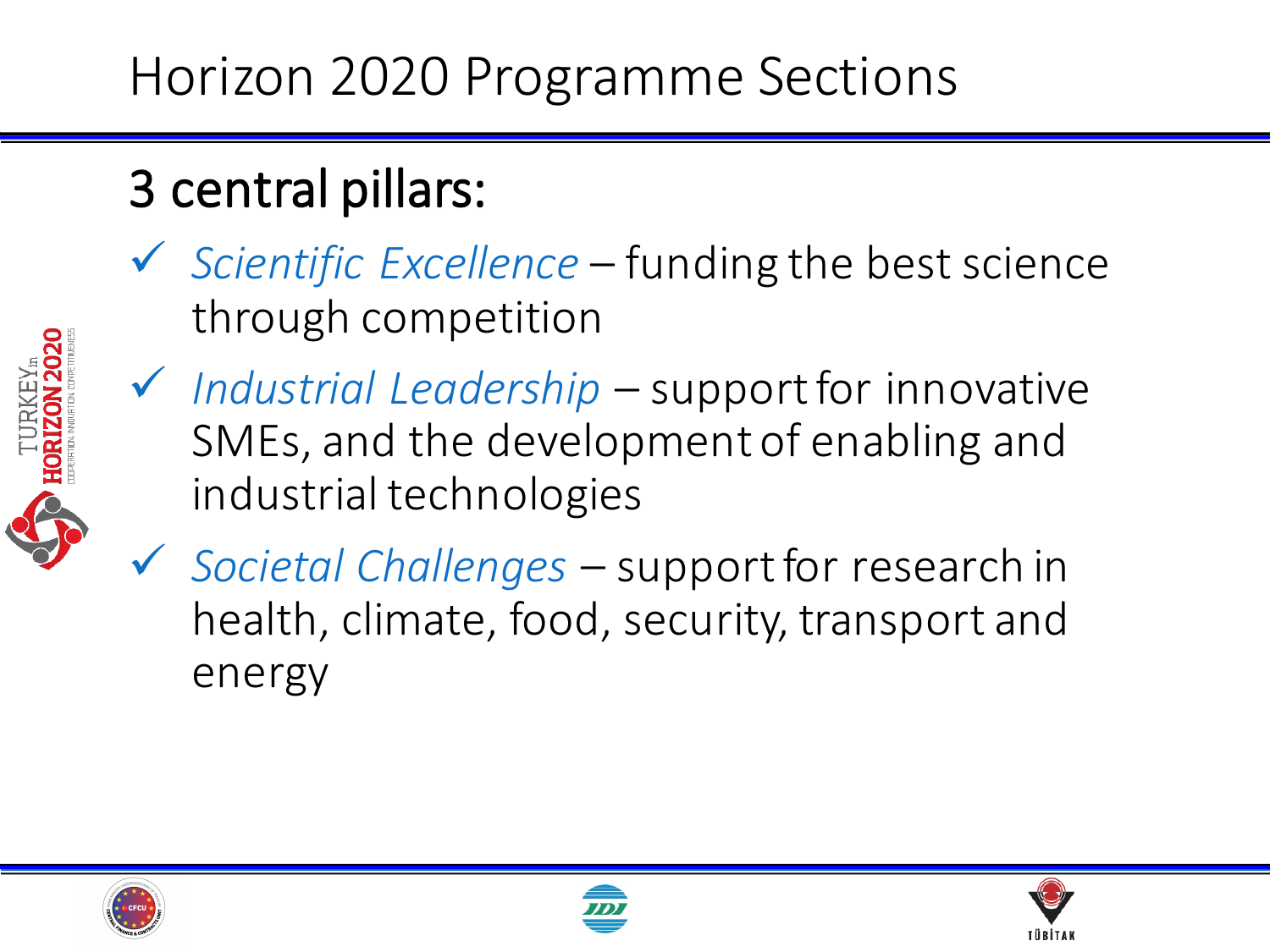Additional sections:

- Spreading Excellence and Widening Participation
- Science with and for Society
- European Institute of Innovation and Technology (EIT)
- **Euratom**





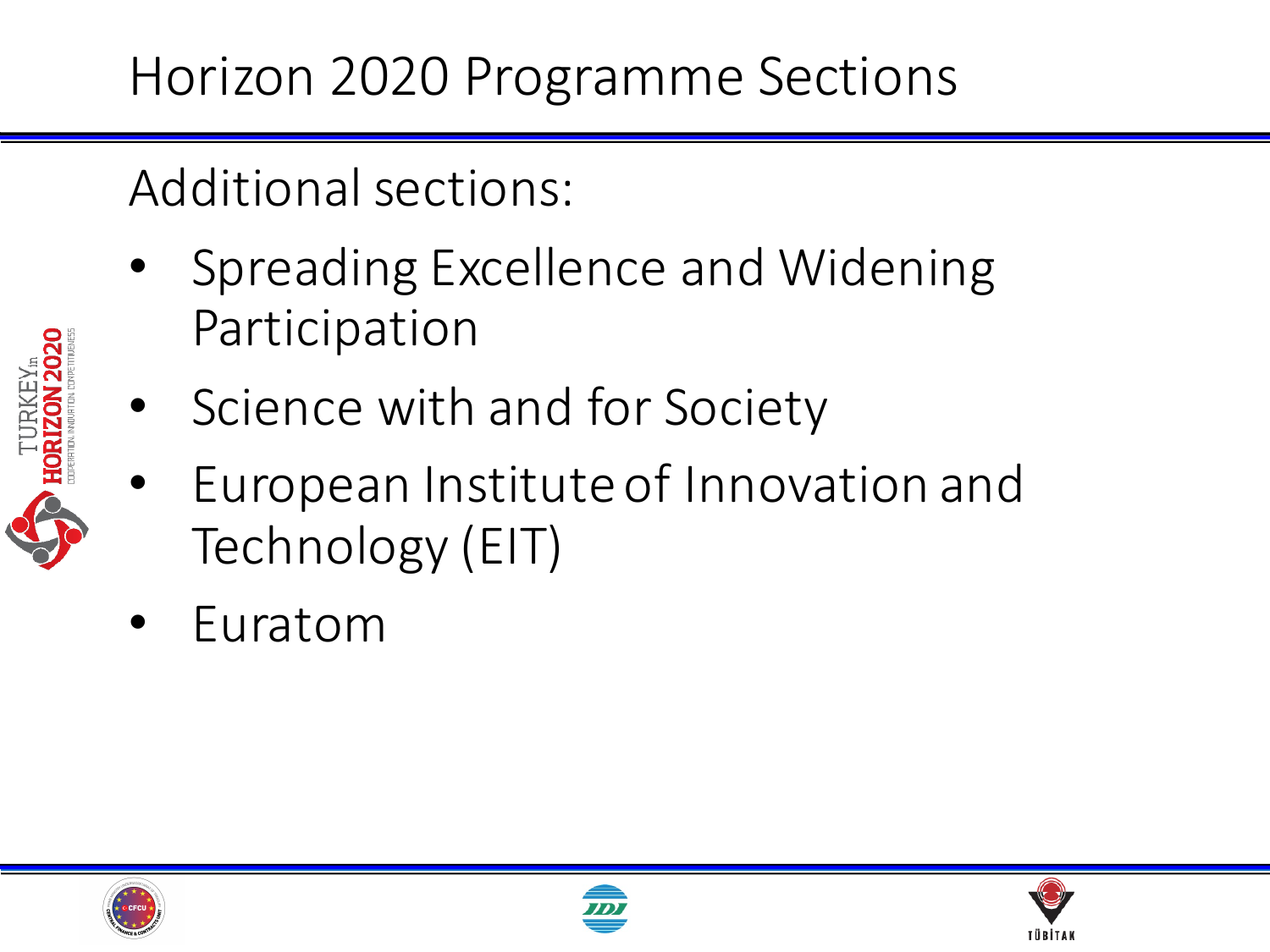#### What's new in Horizon 2020 with regard to IP?

- $\triangleright$  Horizon 2020 has established a set of rules concerning the exploitation and dissemination of project results, including their protection through intellectual property (IP)
- $\triangleright$  It establishes commitments from the participants in terms of dissemination and exploitation of the projects results
- $\triangleright$  "dissemination" = the public disclosure of the results by any appropriate means (other than resulting from protecting or exploiting the results), including by scientific publications in any medium
- "exploitation" = the use of results in further research activities other than those covered by the action concerned, or in developing, creating and marketing a product or process, or in creating and providing a service, or in standardisation activities
- $\triangleright$  "project results" = any tangible or intangible output of the project, such as data, knowledge or information, that is generated in the project, whatever its form or nature, whether or not it can be protected, as well as any rights attached to it, including intellectual property rights.







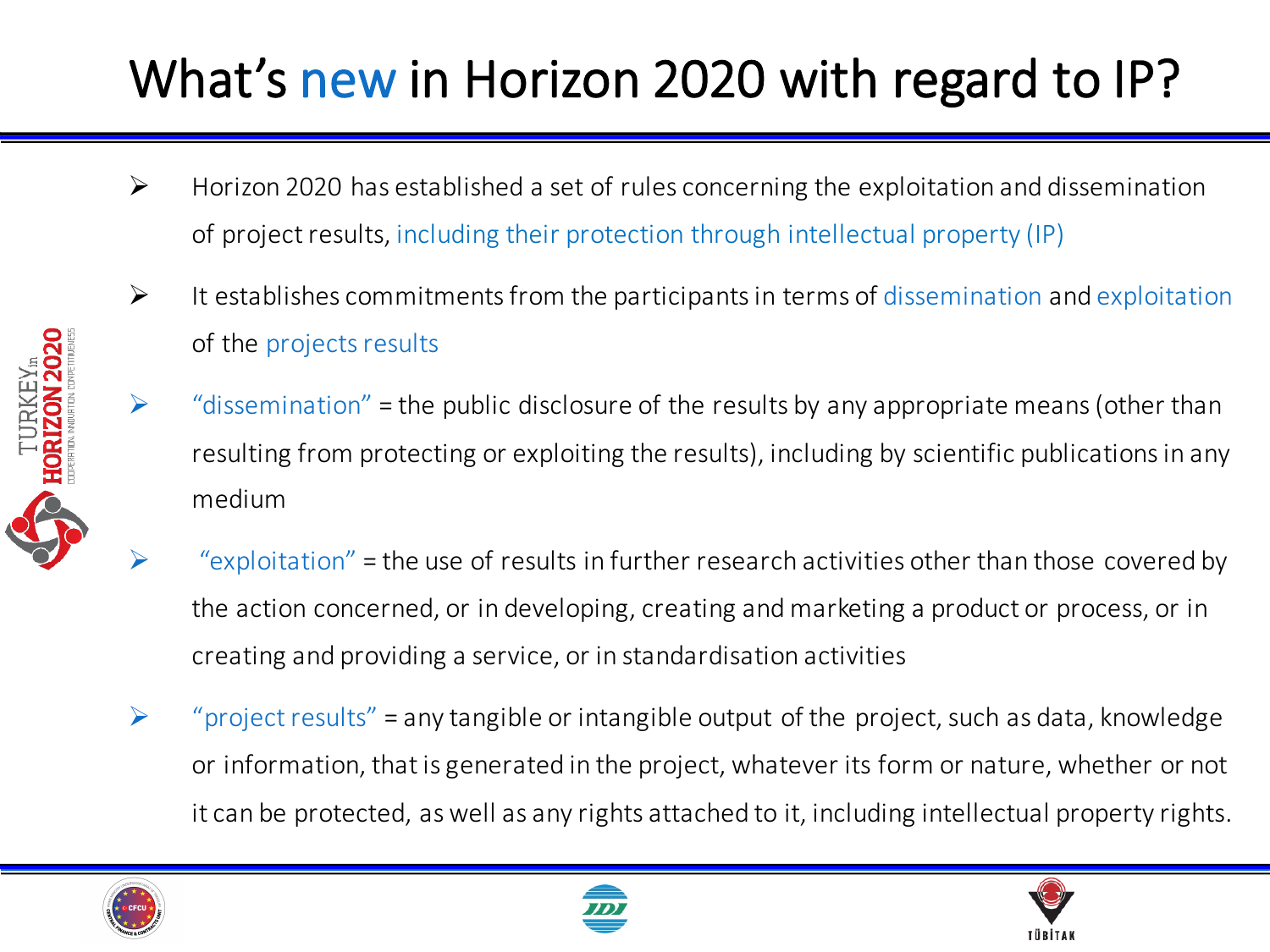## Exploitation of Results

 $\triangleright$  Therefore, effectively exploiting research results depends on the management of IP, which should be part of the overall management of knowledge in the project.



 $\triangleright$  In other words, Intellectual Property is the cornerstone of H2020 projects, due to its capacity to give its holders a competitive advantage in the market.





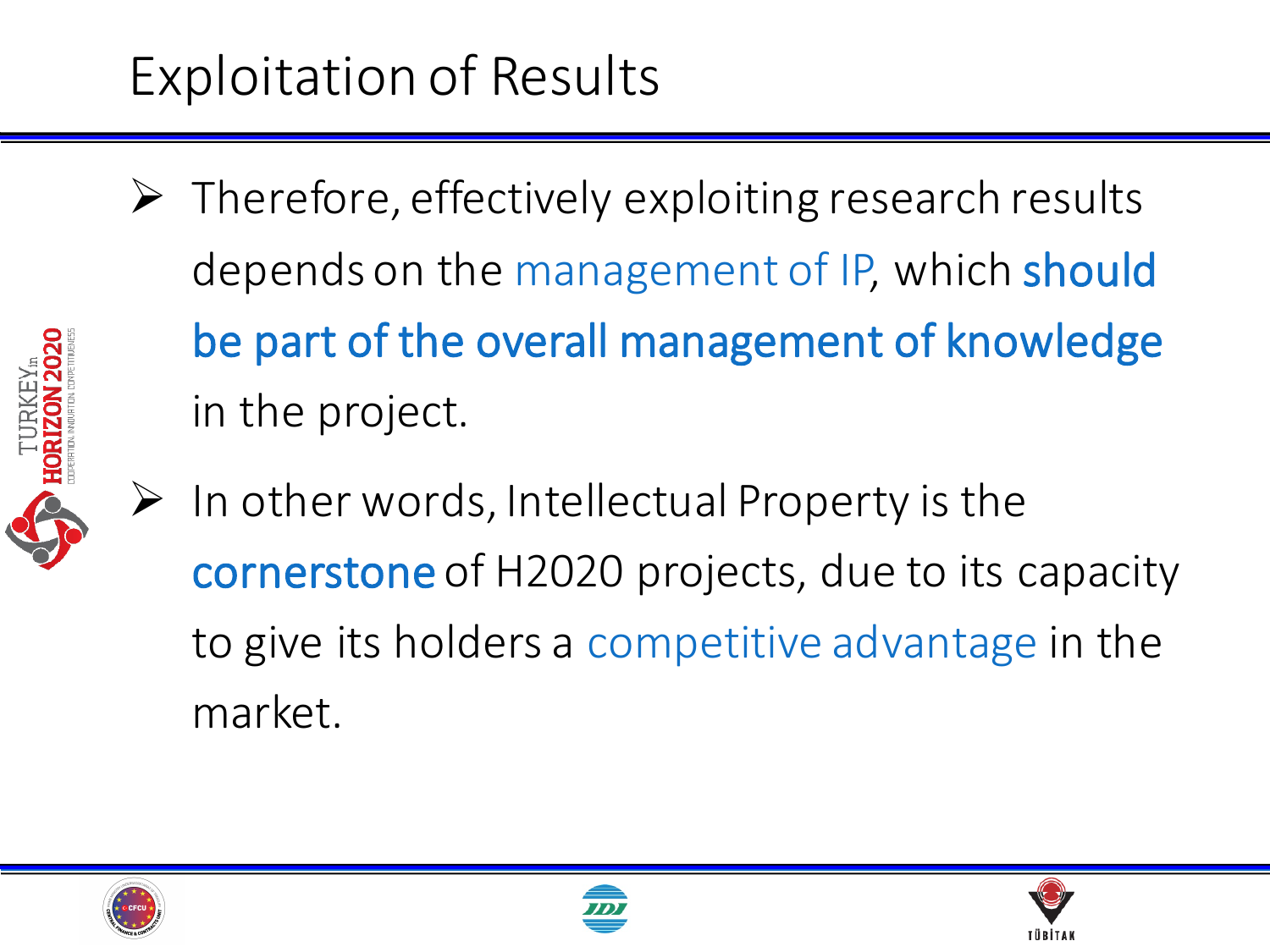## Management of IP

- Therefore, participants must effectively manage intellectual property within their project, especially in collaborative projects.
- Why? Because even though research collaboration lead to lower R&D expenses and risks, it can lead to disagreements in terms of results ownership, use and even misappropriation, if no steps are taken to protect IP.
	- In this respect, a proper management of IP enhances the chances of an effective exploitation of the research results.





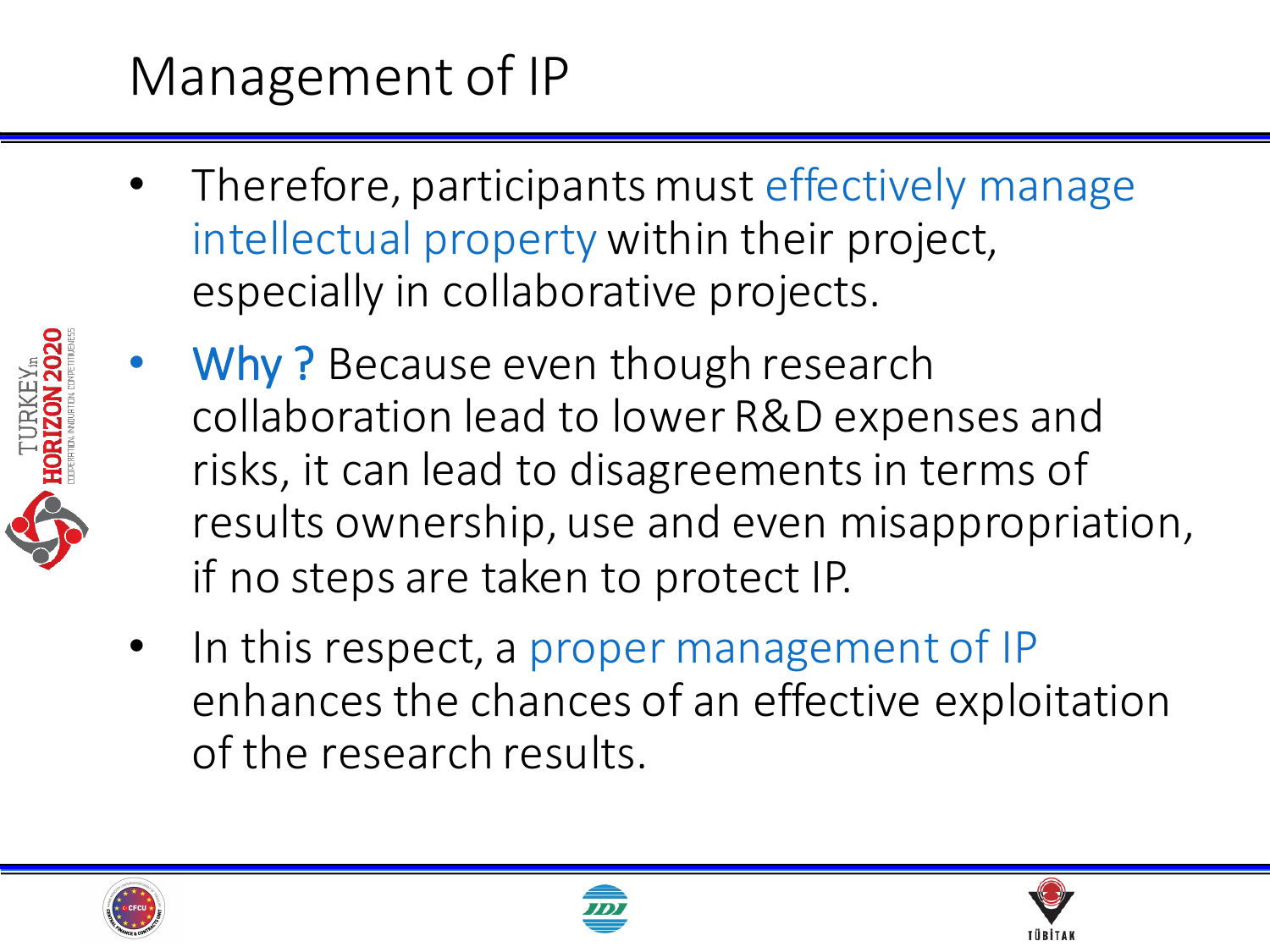## Consider Intellectual Property

- IP has to be considered when describing the measures for exploiting the results.
- IP rules are part of a single set of rules detailed in the official "Rules of Participation".
- Changes and specifications with regard to terminology : "foreground" o "results".





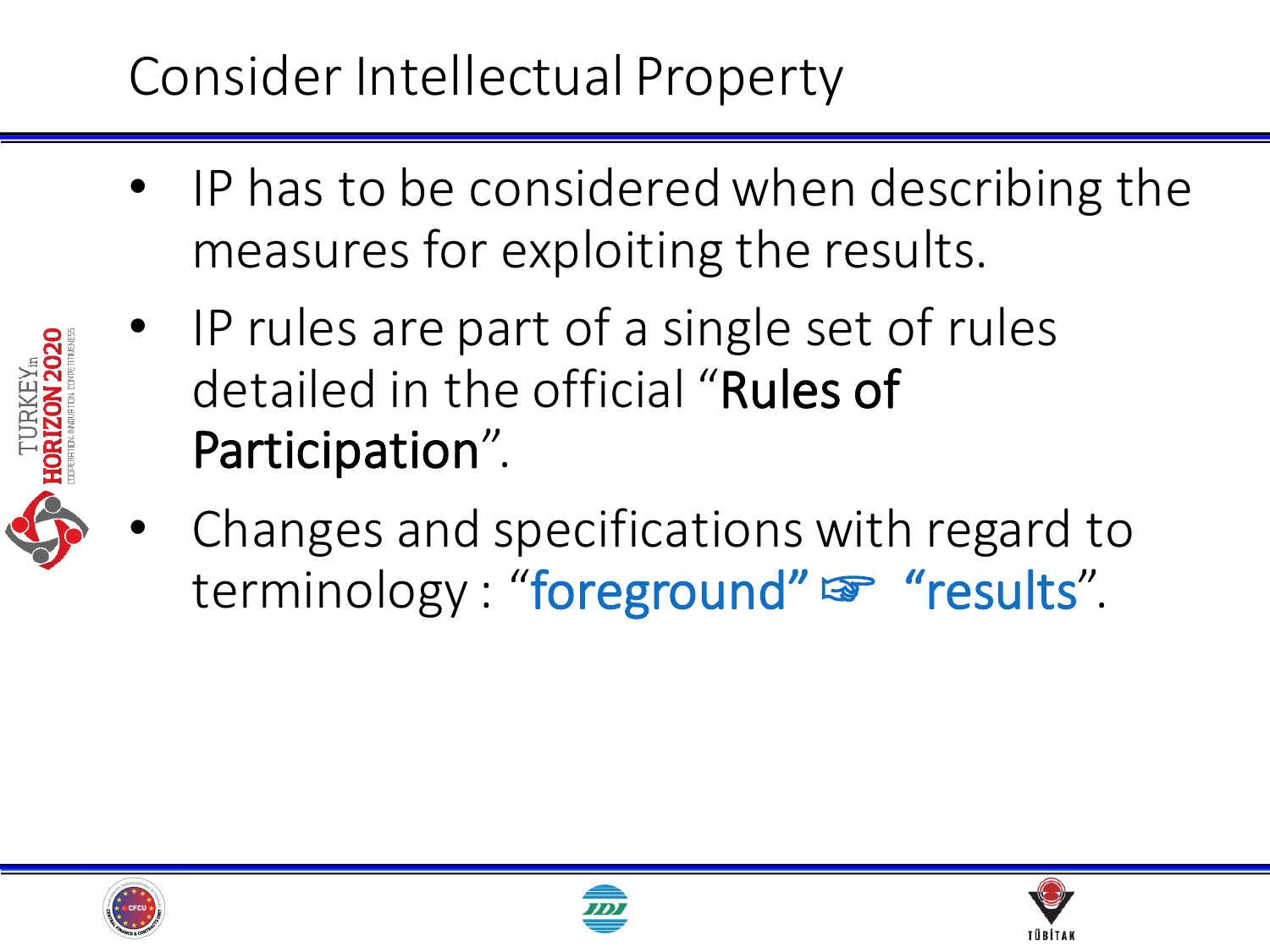### Consider IP at all levels of the project

- Why? To make sure that a suitable strategy and management is implemented
- It has a special importance at the proposal stage (we will see it in the presentation on "Handling IP in the proposal stage")
- Furthermore, it has an importance when describing the consortium as a whole and how each partner will complement each other
- This should include information on the skills of each partner to deal with IP ( for example: by having in-house personnel with experience in the field could be seen positively by the evaluation team)





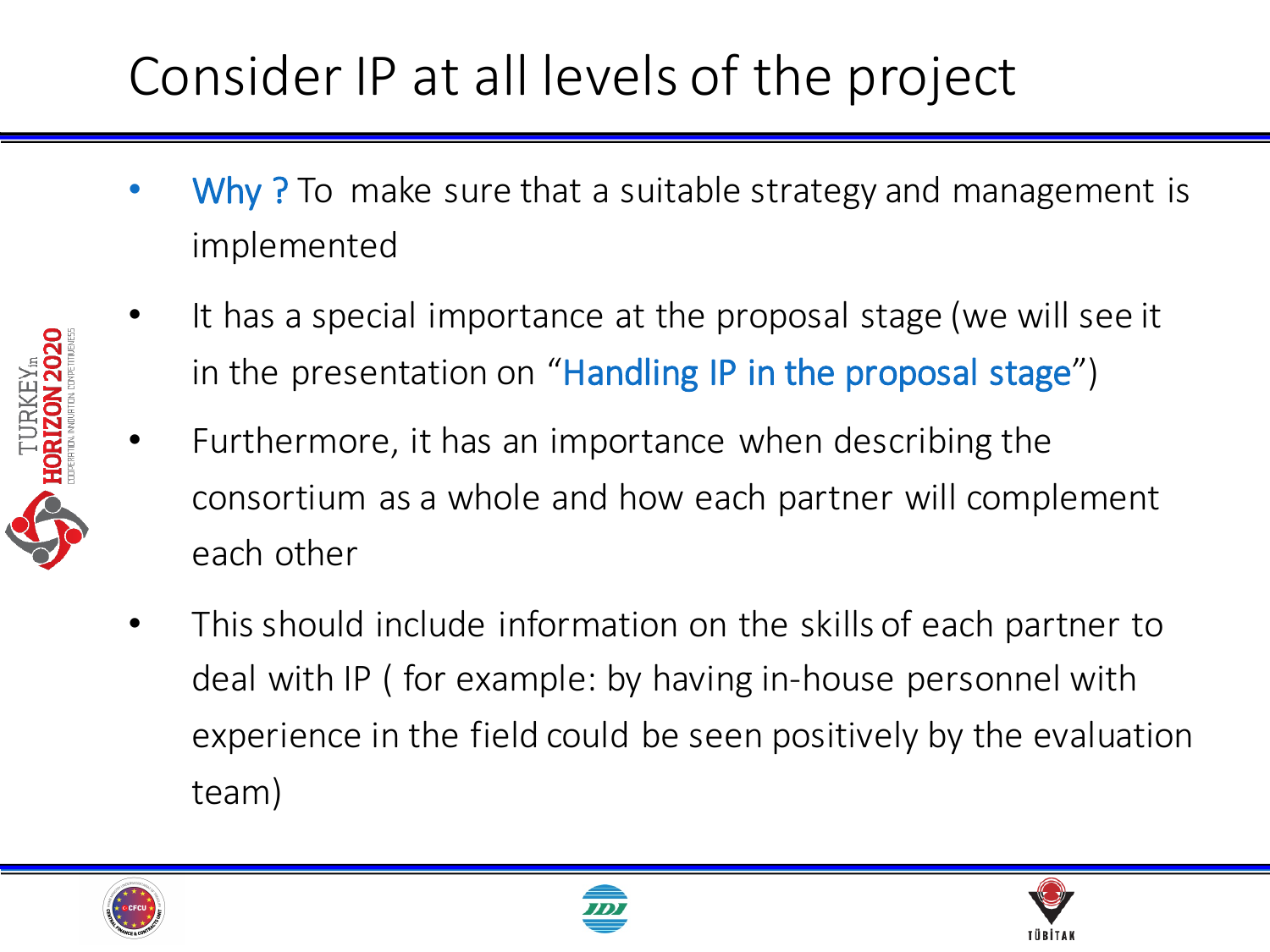## Exploitation, dissemination, Open Access

- Exploitation, dissemination (open access), ownership and access rights as well as protection and licensing of IP should be considered.
- 
- **Open access in H2020** can be defined as the practice of providing on-line access to scientific information that is free of charge to the end-user.
- In the context of R&D, 'scientific information' can refer to peerreviewed scientific research articles (published in academic journals) and also to scientific research data (data underlying publications, curated data and/or raw data).





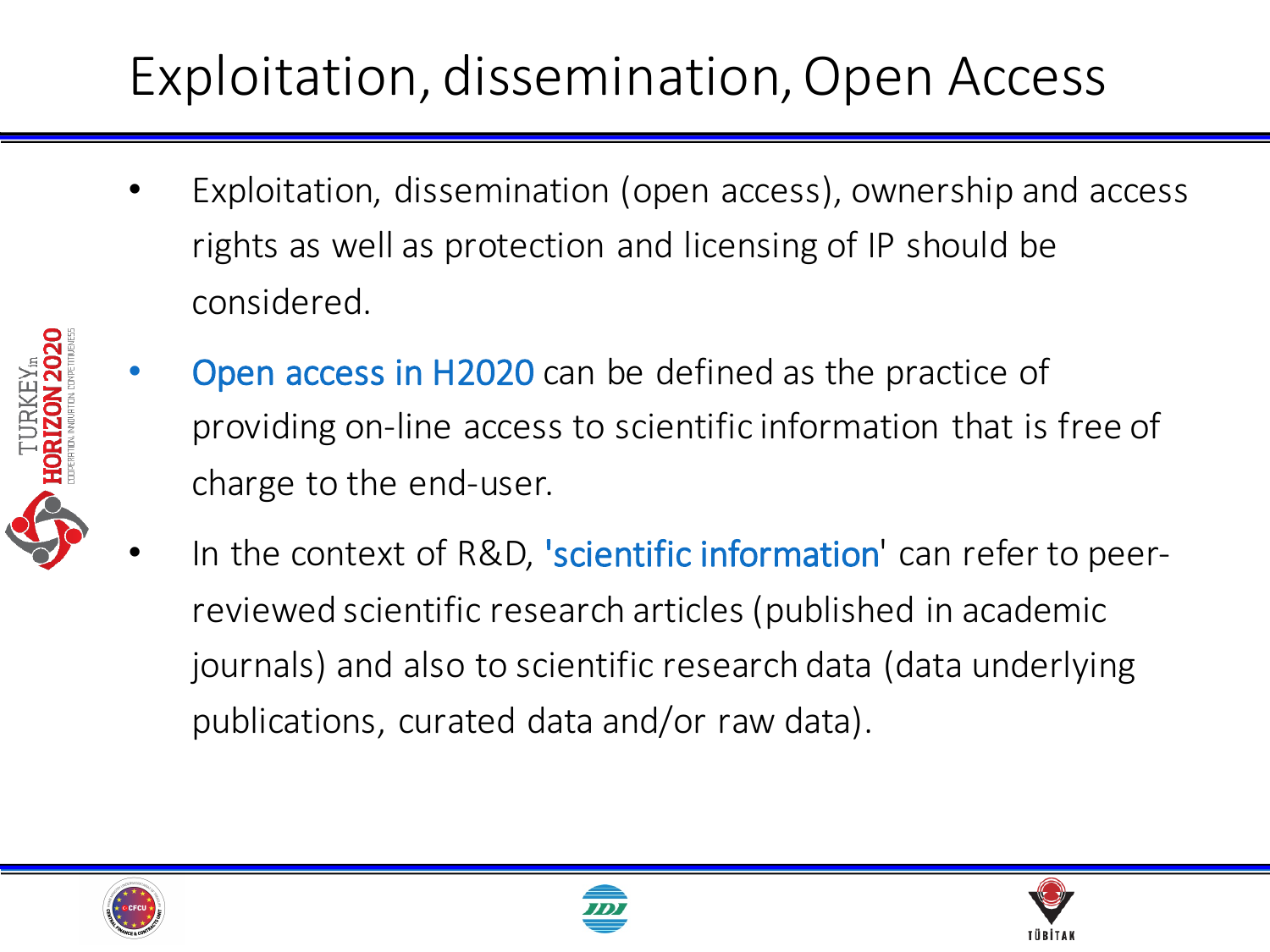#### Open Access

- Open access is not a requirement to publish, as researchers are free to publish or not, nor does it interfere with the decision to exploit research results commercially e.g. through patenting.
- The decision on whether to publish open access documents must come after the more general decision on whether to go for a publication directly or to seek first protection using Intellectual Property Rights.